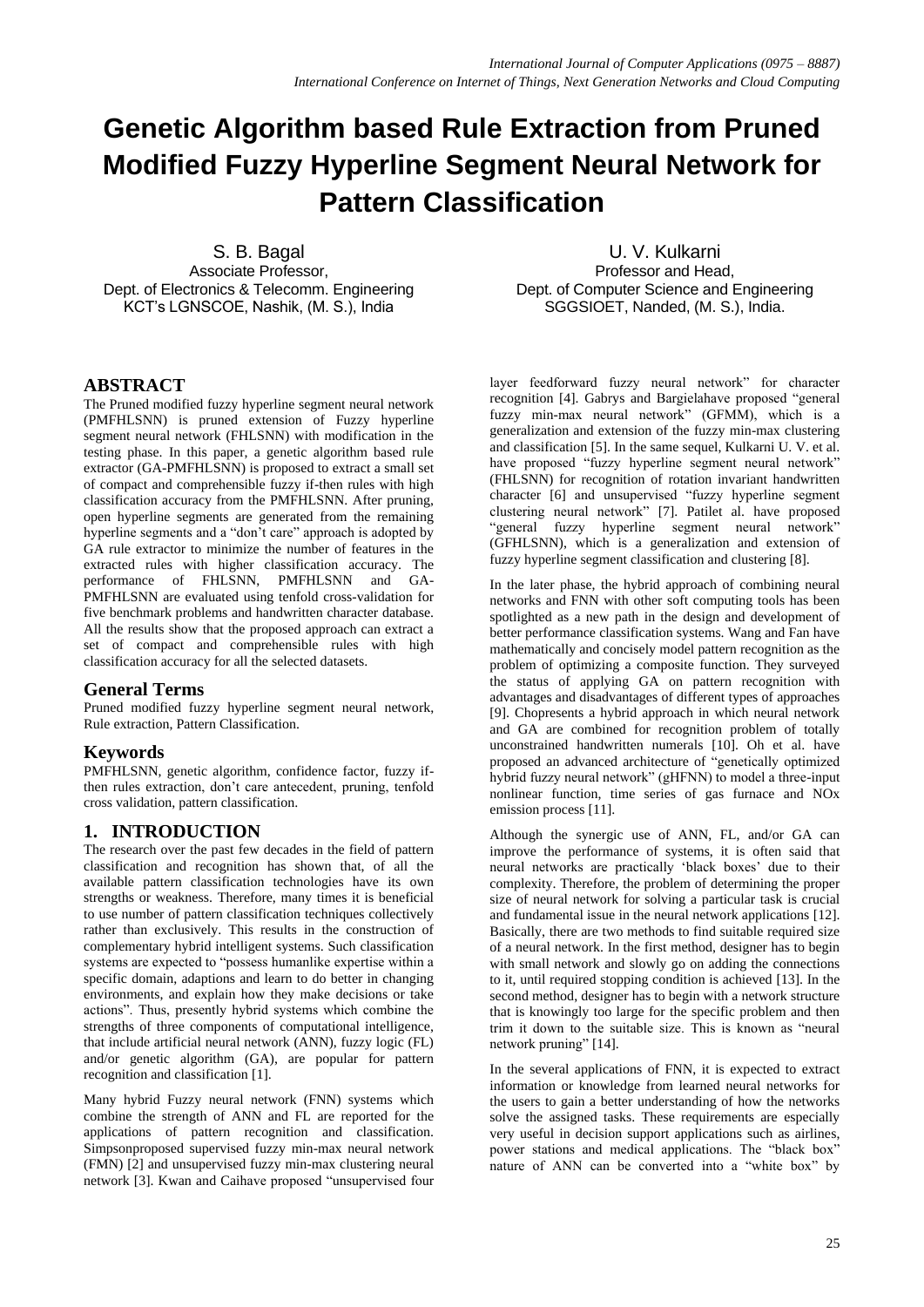translating the internal contents (information/knowledge) of it into a set of "comprehensible and meaningful rules" [15-16].

Now days various rule extraction methods are available. Andrews et al.overview various rule extraction techniques and focuses on "mechanism, procedures and algorithms designed to insert knowledge into ANN, extract rules from trained ANN and utilize ANN to refine existing rule bases" [17]. Anas et al. proposed a "two stage pattern classification and rule extraction system for modified fuzzy min-max neural network"[18]. Yap et al. proposed an "improved generalized adaptive resonance theory" (IGART) model to extract the ifthen rules with improved classification performance for the power systems [19]. Chen et al. proposed a classification system with the objective to select useful features along with rule extraction using tenfold cross-validation [20]. Yang et al. presented a novel GA based method especially useful in the mining multilevel association rules in big data related applications [21].

Bagal and Kulkarni proposed the modifications in the testing phase of FHLSNN to improve its classification performance [22].Theyalso proposed the confidence factor (CF) based pruning of this modified FHLSNN. The resulting classifier is Pruned modified fuzzy hyperline segment neural network (PMFHLSNN) [23].This paper describes a GA based rule extractor to extract a small set of compact and comprehensible fuzzy if-then rules from the PMFHLSNN. After pruning, open hyperline segments (HLS) are generated from the remaining HLS and a "don't care" approach is used by GA rule extractor to minimize the number of features in the extracted rules with higher classification accuracy. The performance of FHLSNN, PMFHLSNN and GA-PMFHLSNN is evaluated using tenfold cross-validation for five selected benchmark problems and handwritten character database. The results are evaluated, discussed and compared with the FHLSNN and other state of art classifiers.

Rest of the paper is organized as follows. Section 2 explains the FHLSNN and PMFHLSNN in brief. Section 3 describes GA-based rule extractor. The experimental procedure, simulation result, description of data sets and discussions on the results are explained in Section 4. Finally, conclusions are presented in Section 5.

## **2. PRUNED MODIFIED FHLSNN**

#### **2.1 FHLSNN**

The Figure 1 shows the four layer architecture of FHLSNN. As shown in the figure, first, second, third and fourth layer of the architecture are represented as  $F_R$ ,  $F_E$ ,  $F_D$ , and  $F_C$ respectively. The input pattern is applied to the  $F_R$  layer and it consists of n processing elements, one for each dimension of the pattern. The  $F_E$  layer consists of m processing nodes that are constructed during training. There are two connections from each  $F_R$  to each  $F_E$  node. Each connection represents an end point for that particular HLS. These end points are stored in the two matrices V and W. The third  $F<sub>D</sub>$  layer gives soft decision and last  $F_C$  node delivers nonfuzzy output. Each  $F<sub>E</sub>$  node represents HLS fuzzy set and is characterized by the membership function. The membership function of the  $k<sup>th</sup>F<sub>E</sub>$ node is given by

$$
e_k(R_h, V_k, W_k) = 1 - f(x, \gamma, l)(1)
$$

where,  $R_h = (r_{h1}, r_{h2}, \dots \dots \dots r_{hn})$  is represents the h<sup>th</sup>input pattern,  $V_k = (v_{k1}, v_{k2}, \dots, v_{kn})$  is the one end point of HLS  $e_k$ ,  $W_k = (w_{k1}, w_{k2}, \dots, w_{kn})$  is the other end point of HLS e<sub>k</sub>, and

$$
x = l_1 + l_2 \tag{2}
$$

where,  $l_1$  is the distance of  $R_h$  from end point  $W_k$ ,  $l_2$  is the distance of distances  $R_h$  from end point  $V_k$  and l is the length of the HLS.



**Fig1: Fuzzy Hyperline Segment Neural Network**

### **2.2 PMFHLSNN**

After learning of FHLSNN, CF based pruning procedure is incorporated to reduce the number of HLS and the resulting classifier with modification in the testing phase is referred as PMFHLSNN [23].

When, the patterns are applied to the FHLSNN for testing, it calculates the membership value for all the HLSs created during the learning phase. In FHLSNN the classification of pattern is based on the membership values. The applied pattern is classified to the class associated with the HLS that gives the highest membership value for this pattern. In PMFHLSNN, Euclidean distance is computed between the applied input pattern and centroid of the patterns falling on the HLS, to decide the class of patterns. Finally, the HLS with the smallest Euclidean distance is selected as winner and the class of that HLS is assigned to the applied input pattern

The value of CF for each HLS created during learning is depends on its usage frequency, predictive accuracy and length factor on the prediction data set and given by

$$
CF_k = [(1 - \alpha) - \gamma]U_k + \gamma A_k + \alpha L_k
$$
\n(3)

where,  $\gamma = \gamma (1 - \alpha)$  and U<sub>k</sub> is the usage of k<sup>th</sup> HLS. A<sub>k</sub> is the accuracy of  $k<sup>th</sup>$  HLS,  $L_k$  is the length factor of  $k<sup>th</sup>$  HLS, and  $\alpha, \gamma \in [0, 1]$  are the balancing factors.

Thus, after learning of FHLSNN, the CF for each HLS created during learning is calculated by using (3) and the HLSs having CF lower than user defined threshold are removed. After pruning, remained HLSs are used for the performance evaluation of PMFHLSNN and for the rule extraction in the GA-PMFHLSNN.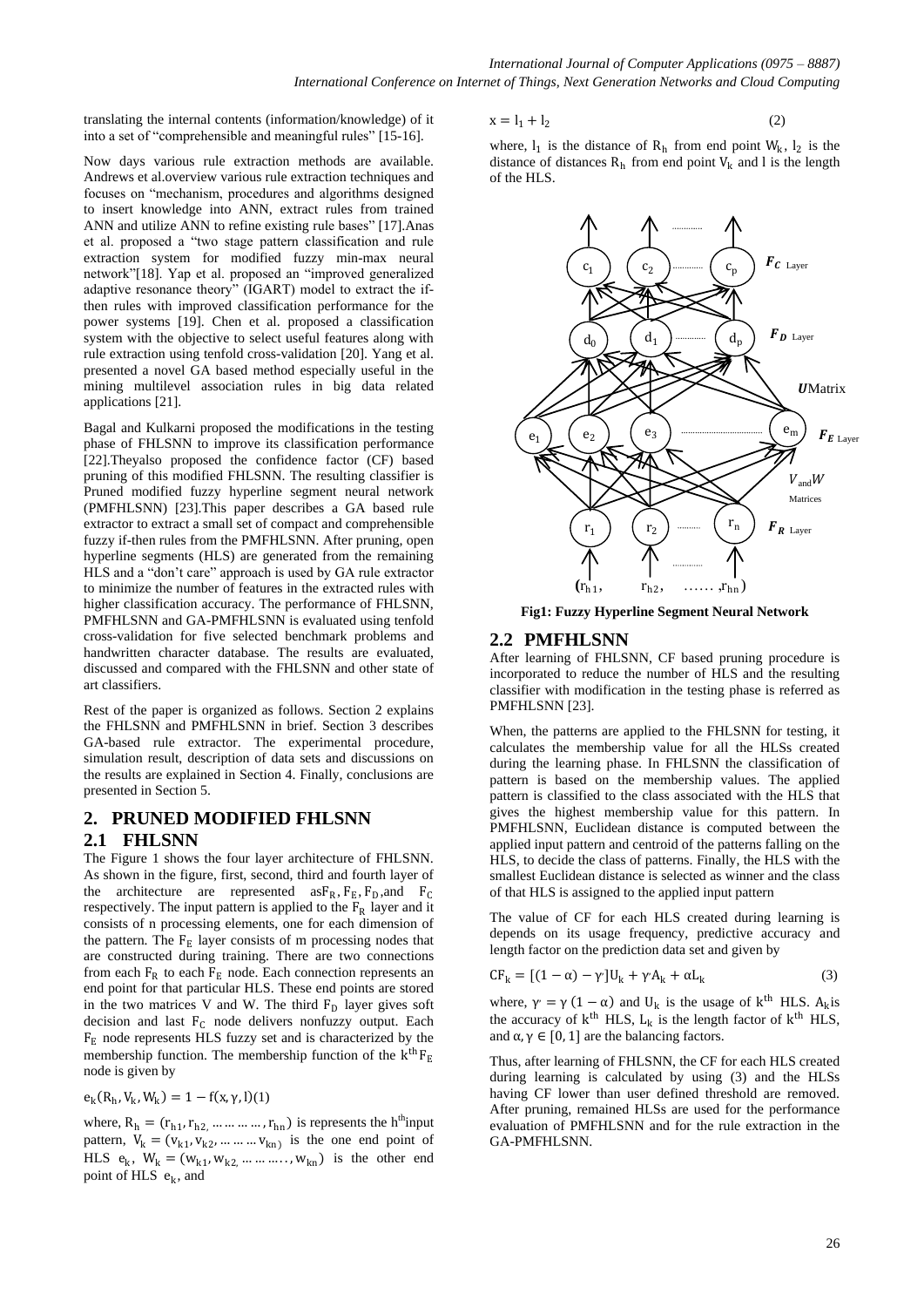## **3. GA BASED RULE EXTRACTOR**

The Figure 2 shows the block diagram of the proposed GA-PMFHLSNN system. As shown in the block diagram, the remaining HLSs (after pruning) are used to create "open" HLSs. All the open and closed HLSs are fed to the GA for evolution. Finally, the HLSs whose dimensions are minimized by GA are used for rule extraction. The GA and GA-based rule extraction processes are explained as follows.



**Fig 2:Block Diagram of proposed GA-PMFHLSNN System**

#### **3.1 Genetic Algorithm**

1) Generating open hyperline segments: The dimensions of HLSs created during the learning of FHLSNN (as well as by PMFHLSNN) are same as of the input features. A HLS whose both (minimum and maximum) end points are defined is called as closed HLS. If a HLS has dimensions that are not defined by any one end point, then that HLS is known as "open" HLS, and that non-declared dimension is denoted as the "don't care" dimension. The "don't care" dimension is said to fully cover that particular "don't care" feature of the input space.

After pruning, all the possible combinations of open HLSs are generated from remaining HLSs. The number of possible open HLSs (except whose all dimensions are denoted as "don't care") is  $(2<sup>n</sup> - 2)$ , where n is the dimension of the input space. For example, in 2-D input space, the associated open HLS are 2 and so on. The HLSs whose all dimensions are denoted as "don't care" are meaningless to consider because such HLS does not exist.

2) Evolution of hyperline segments using GA: A GA is used to evolve and select a set of HLSs that gives higher test accuracy with a less number of features. The GA proposed by Ishibuchi et al. [24] with modifications in the crossover step is used in this GA-PMFHLSNN system. Let m be the number of HLSs remained after pruning and n is the number of dimensions of each HLS. The chromosome of the population initialized by GA is a binary string that represents a solution containing all the possible open HLSs as below.

$$
S = \{D_1^1, D_2^1, \dots, D_n^1, D_1^2, D_2^2, \dots, D_n^2, \dots, D_1^m, D_2^m, \dots, D_n^m\}
$$
(4)

A value of one for the allele in S indicates that the dimension is a filled one, and its minimum and maximum points are used in the calculation of the membership function. On the other hand, a value of zero for the allele in Sindicates that the dimension is a "don't care" dimension. The length of Sis m × n and the GA search space is m( $2^n - 2$ ).

In GA-PMFHLSNN, the length of Sand the GA search space are depends on the number of HLSs remained after pruning. Thus, the "curse-of-dimensionality" problem in GA-PMFHLSNN can be alleviated by pruning. This is particularly very useful when the classifier is applied to the high dimensional data sets such as Sonar data set.

To achieve the goal of higher recognition rate with minimum feature count, the GA fitness function used is given by

$$
maximise f(S) = W_{NCP} \cdot NCP(S) - W_S \cdot |S|
$$
 (5)

where, NCP(S) is the correctly classified patterns count by the selected HLS set,  $|S|$  is feature count,  $W_{NCP}$  and  $W_S$  are positive weights, and  $0 < W_S \ll W_{NCP}$ ,  $0 < W_S \le 1$  and  $0 < W_{NCP} \leq 1$ .

 The GA operates through a cycle of various operations as given below.

Step 1) Initialization: In all the practical application of GA, a pool of potential solutions known as population is initialized randomly. The population size varies from one application to the other.

The population strings  $(N_{pop})$  are initialized in each generation. The strings are created by allocating 0 for "don't care" features and 1 for other features. The preferred size of  $N_{\text{pop}}$  is 100. Once population string is generated, it is examined for consecutive all ones and zeros over the span of length n. If continuous all one or zero are found over the span of length n in population string, then that string is discarded and new random population string is generated. Also each string that passes the test of all consecutive ones and zeros is compared with the previously generated stings. If newly generated string is found similar to the previously generated strings, then this newly generated string is also discarded. In this way  $N_{pop}$  numbers of population strings are generated. These population strings specify the solution which has set of HLSs having open dimensions as well as closed dimensions.

Step 2) Selection of string: Selection is the process of choosing parent strings from the current population to apply the crossover genetic operator. The objective of selection process is to find the right parent strings from current population with expectation that in the next generation their child strings will be produced with higher fitness value. In this GA, based on the selection probability,  $N_{\text{pop}}/4$  pairs of parent strings are selected from the current population.

The selection probability P(S) of a string S in a population  $\Psi$ is given by

$$
P(S) = \frac{\{f(S) - f_{\min}(\Psi)\}}{\sum_{S \in \Psi} \{f(S) - f_{\min}(\Psi)\}}
$$
(6)

where,

 $f_{\min}(\Psi) = \min\{f(S) | S \in \Psi\}$  (7)

All population strings are arranged in descending order based on the value of probability of selection. Thus, depending upon the value of probability of selection only 50 strings are selected and allowed to participate in the process of giving birth to the new population strings by the process of crossover and mutation. The remaining 50 strings are discarded.

Step 3) Giving birth to new individual strings by crossover: The N<sub>pop</sub> /4 pairs are the parents to give the birth to N<sub>pop</sub>  $\times$  2 children. In this step, four types of crossover operations are used to generate  $N_{pop} \times 2$  strings. First  $N_{pop} / 2$  children are generated by crossover of 1st string with second and so on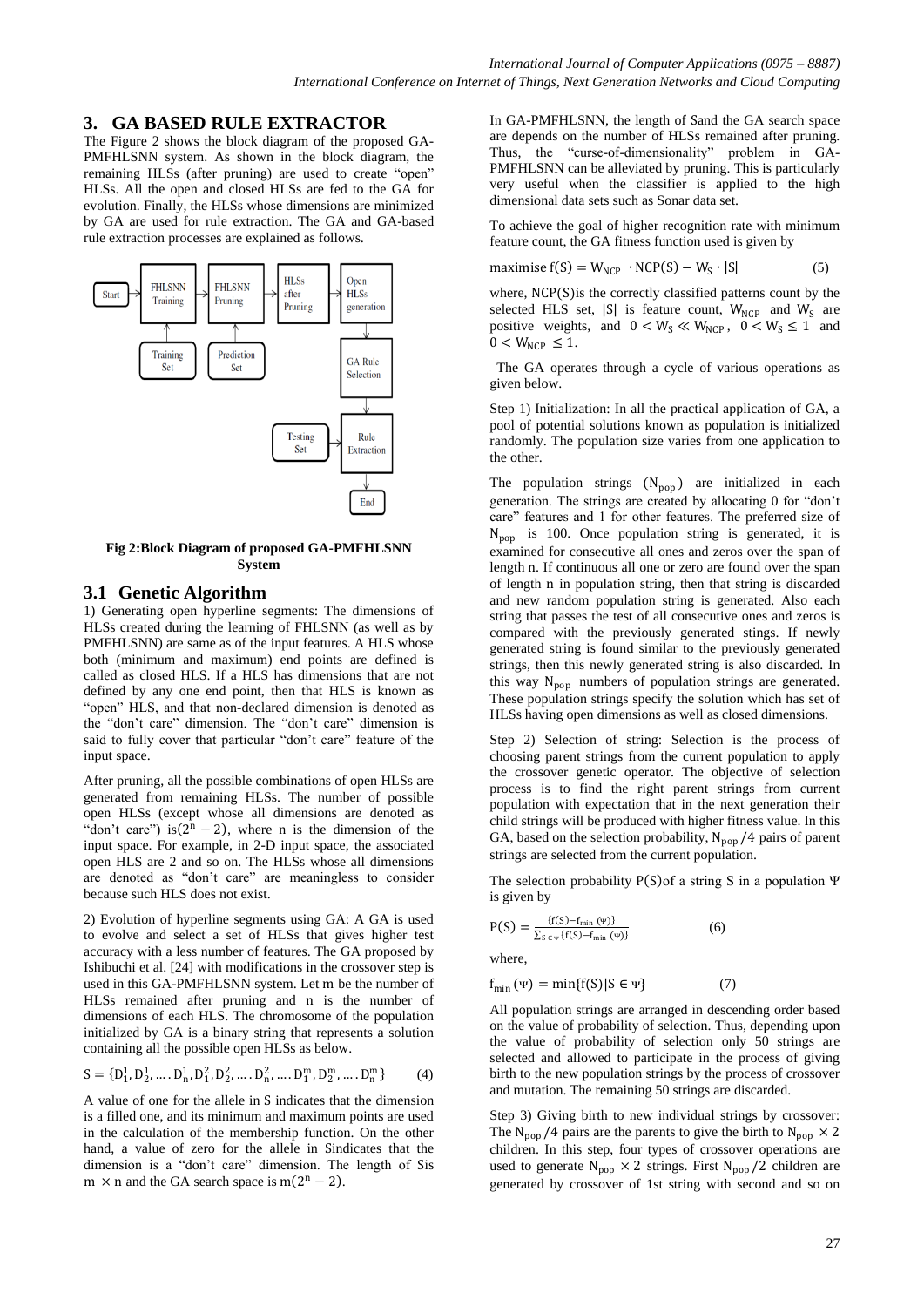with the probability of crossover is equal to 0.5. Other  $N_{\text{pop}}/2$ children are generated by swapping the pair of string exactly at the center. Other  $N_{\text{pop}}/2$  children are produced by crossover of 1st string with second and so on with probability of crossover equal to 0.7. The remaining  $N_{\text{pop}}/2$  children are produced by mitosis of individual parent string means 1 parent can produce 1 child. The mitosis is implemented by center swapping process over a parent string.

Step 4) Mutation: In the process of crossover  $N_{\text{non}} \times 2$ children strings are generated. All the children string should be unique; hence over identical children strings one bit mutation operation is applied. Even by the process of mutation if it is not possible to avoid identical children string then they are discarded and removed from population.

As per the theory of GA, children are even better than their parents. Hence, with the expectation of higher value of fitness function from the children strings, all the children strings are evaluated for the fitness function again.

Step 5) Elitist strategy: In next iteration of GA, the string having highest fitness value is added by randomly removing any one string from the population  $N_{\text{pop}}$ .

Step 6) End test: When predefined end condition is achieved, GA stops. Otherwise, GA will go back to the initial step. In this GA, the predefined conditions are the number of iterations and recognition rate of 100 %. When, out of these two conditions if any one condition is achieved, GA will be stop.

The HLS set evolved and selected by the GA is used for further fuzzy if-then rule extraction.

#### **3.2 Fuzzy if-then Rule Extraction**

Extraction of rules is done by converting each evolved HLS into one fuzzy rule. The CF is tagged to each fuzzy if-then rule that is extracted from the corresponding HLS. Thus, each HLS is converted into one fuzzy rule and each fuzzy rule is attached with CF to show its certainty level to the domain users.

In the beginning of rule extraction, the min values and max values of each input feature are quantized by using round-off method. For this all features are considered one by one. Each input feature is converted in the range of [0 to 1] so that equal fuzzy partitions can be made. The selection of quantization level (Q) depends on the required fuzzy partitions in the quantized rules. In this work, as the  $Q = 5$ , input feature  $A_q$  is quantized to five levels as "very low, low, medium, high and very high" in a fuzzy rule. Here, interval  $[0, 1]$  is divided into Q intervals, and the input feature is assigned to the quantization points evenly with one at each of the end points using

$$
A_q = (q-1)/(Q-1)
$$
 (8)

where,  $q = 1, \ldots, Q$ .

The format of the fuzzy if–then rules extracted is as follows.

Rule  $R_k$ : If,  $r_{h1}$  is  $A_q$  and ...  $h_{hn}$  is  $A_q$ , THEN,  $R_h$  is of class  $C_k$ , with  $CF = CF_k$ , for  $k=1, 2, ..., N$ .

where, N is the number of HLSs,  $R_h = (r_{h1}, r_{h2}, \dots, r_{hn})$ is  $h<sup>th</sup>$  input pattern having n dimension,  $A<sub>q</sub>$  the antecedent feature value and  $CF_k$  is CF of the corresponding  $k^{th}$  HLS.

### **4. EXPERIMENTS AND RESULTS**

These proposed approaches are implemented using MATLAB R2013a and ran on Intel core i3 2328M, 2.2GHz PC. To explore the different capabilities of a proposed pattern classification system, five benchmark datasets are selected from the "UCI machine learning repository" [25] and handwritten character database.

#### **4.1 Benchmark Problems**

The five selected benchmark datasets are Wine dataset, Iris dataset, PID dataset, Glass dataset, and Sonar dataset. The Table 1 shows the brief information of selected benchmark datasets and handwritten database.

**Table 1. Information of selected datasets**

| Sr.<br>No. | <b>Datasets</b>        | <b>Patterns</b> | <b>Classes</b> | <b>Features</b> |
|------------|------------------------|-----------------|----------------|-----------------|
| 1.         | Wine dataset           | 178             | 03             | 13              |
| 2.         | Iris dataset           | 150             | 03             | 04              |
| 3.         | PID dataset            | 768             | 02             | 08              |
| 4.         | Glass dataset          | 214             | 06             | 09              |
| 5.         | Sonar dataset          | 208             | 02             | 60              |
| б.         | Handwritten<br>dataset | 1000            | 10             | 16              |

The features of Wine dataset are "alcohol, malic, ash, alkalinity, magnesium, phenols, flavonoids, nonflavonoid, proanthocyanins, color, hue, 1OD280/OD315 of diluted wines, and proline". The features of Iris dataset are "sepal length, sepal width, petal length, and petal width" of three plants. In this dataset "one class is linearly separable from the other two classes, but the other two classes are not linearly separable from each other". The patterns of PID dataset are overlapping patterns. Therefore classification of patterns of this dataset is a challenging task for classifiers. The features of this dataset are "number times pregnant, plasma glucose concentration, diastolic blood pressure (mm Hg), triceps skin fold thickness (mm), 2-hour serum insulin (mu U/ml), body mass index, diabetes pedigree function, and age" from two category of healthy and diabetic people. The size of Glass dataset is small but the numbers of continuous features are more. The features of this dataset are "refractive index, sodium, magnesium, aluminum, silicon, potassium, calcium, barium, and iron" for six types of Glass. The Sonar dataset is a high-dimensional dataset with 60 input features (s1, s2, . . .s60) form two classes of sonar signals from mine and rocks. This high dimensional dataset is helpful to test the "scalability" capability" of classifier.

### **4.2 Handwritten Character Data Set**

This database consists of 1000 handwritten Devanagari numeral character. One to ten Devanagari numerals written by 100 persons are scanned and stored in BMP format. After moment normalization [26], the rotation invariant ring-data features defined by Ueda and Nakamura [27] and extended by Chiu and Tseng [28], are extracted from the character. Ring width was set to two during the feature extraction. The extracted ring-data feature vector is a 16-dimensional.

#### **4.3 Experimental procedure and Results**

The FHLSNN, PMFHLSNN, and GA-PMFHLSNN were implemented and evaluated using tenfold cross-validation for five selected benchmark classification datasets and handwritten character database. In tenfold cross-validation, all the available patterns of dataset were divided into ten subsets. Out of these ten subsets, nine subsets were used for learning and the remaining one subset was used for performance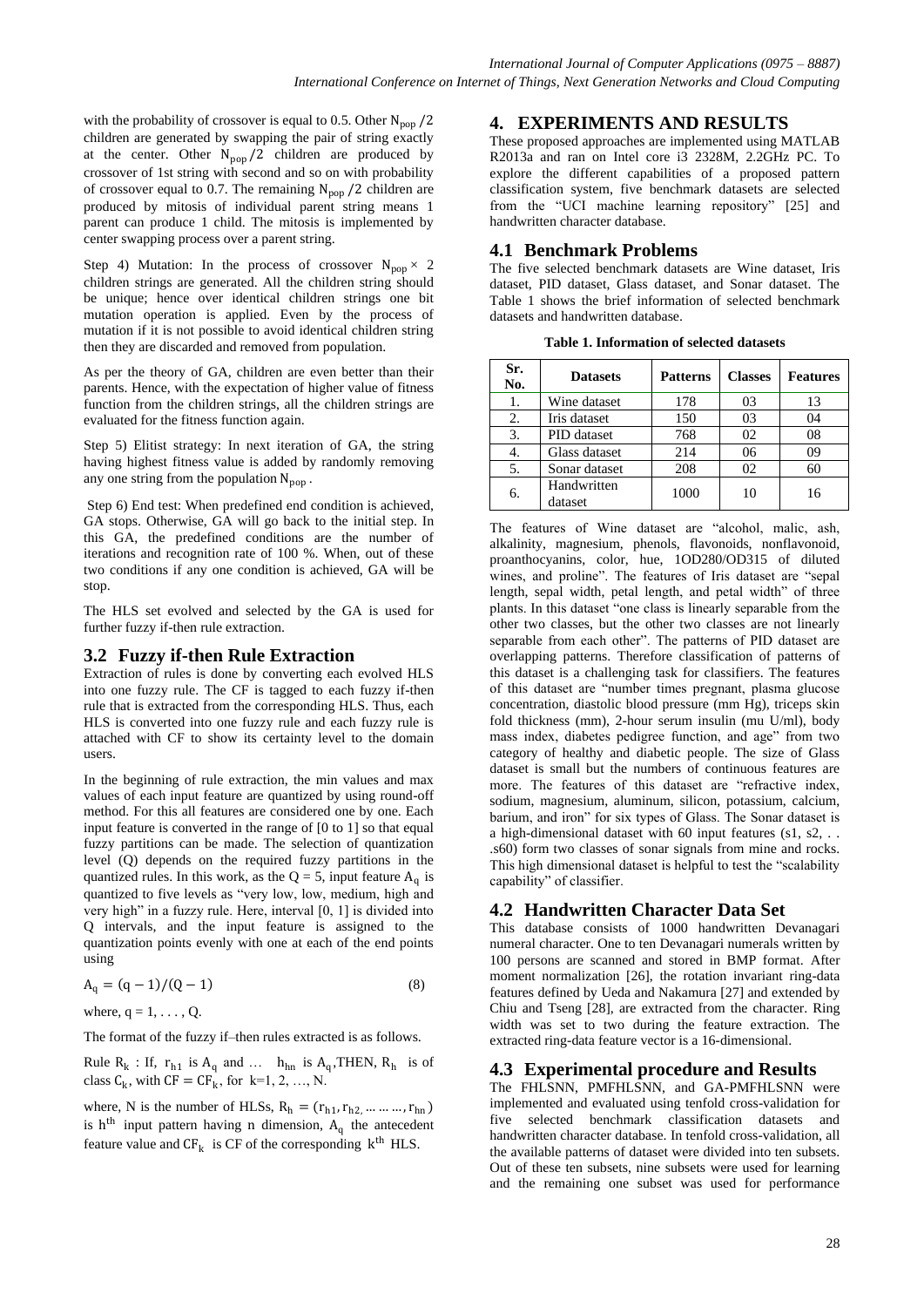evaluation in terms of recognition rate. The PMFHLSNN and GA-PMFHLSNN required a prediction data set for pruning. Therefore, prediction dataset was formed by selecting any one subset from training dataset. The results were averaged by repeating this experimentation procedure ten times so that each of the ten subsets was evaluated.

FHLSNN classifier is trained using training dataset and its performance is evaluated using testing dataset in terms of recognition rate (%) and number of HLS created during the training for the different values of theta. In PMFHLSNN, CF based pruning of HLSs is used along with modification in its testing phase. Hence, the CF is calculated for all the HLS created during the training using (3). The HLSs having confidence factor lower than a user defined threshold are removed and remaining selected HLSs are used for the performance evaluation of the PMFHLSNN. Modification is applied in testing phaseto improve its recognition rate. The remained selected HLSs after pruning are also given to GA-PMFHLSNN to create "open" HLSs. All the created closed as well as open HLSs are given to the GA for evolution. The HLSs showing good classification accuracy with a less number of features are evolved and selected by GA. A set of HLSs evolved and selected by the GA is used for rule extraction. Each evolved and selected HLS is converted into one fuzzy rule.

The tuning parameter theta is varied from small to large values and the average results of percent recognition rate with number of HLSs from ten-fold cross validation are recorded for FHLSNN, PMFHLSNN, and GA-PMFHLSNN. The weighing parameters  $\alpha$  and  $\gamma$  of CF are selected and adjusted in the range of 0 to 1 to get higher recognition rate. The threshold to prune the HLSs of less CF is adjusted by the user in such way that, after pruning the remaining HLSs should be of all classes for the selected dataset.

|                                    | Theta |                        | <b>FHLSNN</b>           |                             | <b>PMFHLSNN</b>         |                             | <b>GA-PMFHLSNN</b>      |
|------------------------------------|-------|------------------------|-------------------------|-----------------------------|-------------------------|-----------------------------|-------------------------|
| <b>Datasets</b><br>$\theta$<br>(%) |       | <b>RecognitionRate</b> | Number of<br><b>HLS</b> | Recognition<br>Rate $(\% )$ | Number of<br><b>HLS</b> | Recognition<br>Rate $(\% )$ | Number of<br><b>HLS</b> |
| Wine Dataset                       | 0.03  | 62.22                  | 83                      | 67.22                       | 8                       | 83.33                       | 8                       |
| IrisDataset                        | 0.085 | 92.66                  | 70                      | 82.66                       | 5                       | 97.33                       | 5                       |
| PIDdataset                         | 0.08  | 49.09                  | 352                     | 60                          | 7                       | 78.31                       | 7                       |
| <b>Glass Dataset</b>               | 0.03  | 57.72                  | 102                     | 49.09                       | 9                       | 65.45                       | 9                       |
| Sonar<br>Dataset                   | 0.45  | 44.28                  | 162                     | 57.14                       | 8                       | 92.38                       | 8                       |
| Handwritten<br>Dataset             | 0.5   | 46.8                   | 452                     | 24.3                        | 22                      | 34.9                        | 22                      |

**Table3.Result of FHLSNN, PMFHLSNN and GA-PMFHLSNN for Wine dataset**

| Theta    | <b>FHLSNN</b>               |                         | <b>PMFHLSNN</b>             |                         | <b>GA-PMFHLSNN</b>          |                         |
|----------|-----------------------------|-------------------------|-----------------------------|-------------------------|-----------------------------|-------------------------|
| $\theta$ | Recognition<br>Rate $(\% )$ | Number of<br><b>HLS</b> | Recognition<br>Rate $(\% )$ | Number of<br><b>HLS</b> | Recognition<br>Rate $(\% )$ | Number of<br><b>HLS</b> |
| 0.03     | 62.22                       | 83                      | 67.22                       | 8                       | 83.33                       | 8                       |
| 0.04     | 61.66                       | 78                      | 64.44                       | $\mathbf{r}$            | 79.44                       | $\mathbf{r}$            |
| 0.1      | 61.66                       | 64                      | 67.22                       | 6                       | 79.44                       | <sub>0</sub>            |
| 0.15     | 61.66                       | 58                      | 67.77                       | 5                       | 78.33                       |                         |
| 0.3      | 57.22                       | 55                      | 64.44                       | 5                       | 75                          |                         |

**Table4.Result of FHLSNN, PMFHLSNN and GA-PMFHLSNN for Iris dataset**

| Theta    | <b>FHLSNN</b>               |                         | <b>PMFHLSNN</b>             |                         | <b>GA-PMFHLSNN</b>          |                         |
|----------|-----------------------------|-------------------------|-----------------------------|-------------------------|-----------------------------|-------------------------|
| $\theta$ | Recognition<br>Rate $(\% )$ | Number of<br><b>HLS</b> | Recognition<br>Rate $(\% )$ | Number of<br><b>HLS</b> | Recognition<br>Rate $(\% )$ | Number of<br><b>HLS</b> |
| 0.04     | 92.66                       | 92                      | 87.33                       | $\mathbf{r}$            | 98.66                       |                         |
| 0.06     | 92.66                       | 78                      | 88.66                       | 6                       | 98                          | 6                       |
| 0.085    | 92.66                       | 70                      | 82.66                       | 5                       | 98                          |                         |
| 0.095    | 92.66                       | 69                      | 80.66                       |                         | 98                          |                         |
| 0.3      | 92.66                       | 67                      | 90                          |                         | 97.33                       |                         |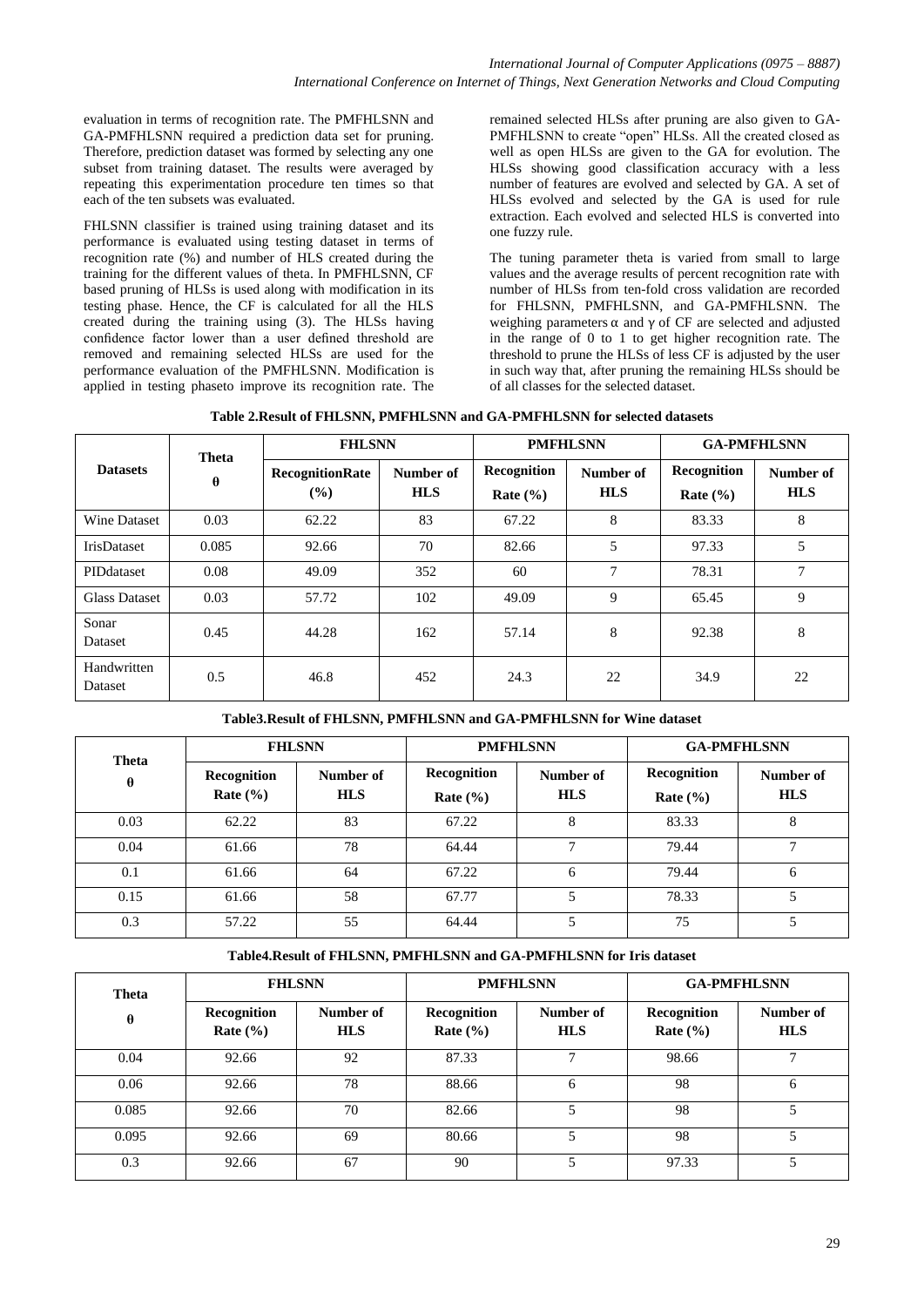| Theta    |                             | <b>FHLSNN</b>           | <b>PMFHLSNN</b>             |                         | <b>GA-PMFHLSNN</b>          |                         |
|----------|-----------------------------|-------------------------|-----------------------------|-------------------------|-----------------------------|-------------------------|
| $\theta$ | Recognition<br>Rate $(\% )$ | Number of<br><b>HLS</b> | Recognition<br>Rate $(\% )$ | Number of<br><b>HLS</b> | Recognition<br>Rate $(\% )$ | Number of<br><b>HLS</b> |
| 0.02     | 49.09                       | 499                     | 53.76                       | 10                      | 76.10                       | 10                      |
| 0.04     | 49.09                       | 382                     | 57.14                       | 8                       | 80.51                       | 8                       |
| 0.08     | 49.09                       | 352                     | 60                          |                         | 80.38                       |                         |
| 0.1      | 49.09                       | 349                     | 60.12                       |                         | 79.74                       |                         |
| 0.3      | 49.09                       | 347                     | 52.33                       |                         | 79.22                       |                         |

#### **Table5.Result of FHLSNN, PMFHLSNN and GA-PMFHLSNN for PID dataset**

**Table6.Result of FHLSNN, PMFHLSNN and GA-PMFHLSNN for Glass dataset**

| Theta    | <b>FHLSNN</b>               |                         | <b>PMFHLSNN</b>             |                         | <b>GA-PMFHLSNN</b>          |                         |
|----------|-----------------------------|-------------------------|-----------------------------|-------------------------|-----------------------------|-------------------------|
| $\theta$ | Recognition<br>Rate $(\% )$ | Number of<br><b>HLS</b> | Recognition<br>Rate $(\% )$ | Number of<br><b>HLS</b> | Recognition<br>Rate $(\% )$ | Number of<br><b>HLS</b> |
| 0.02     | 57.72                       | 107                     | 49.09                       | $\mathbf Q$             | 70                          | Q                       |
| 0.05     | 57.72                       | 99                      | 47.72                       | 9                       | 67.72                       | 9                       |
| 0.07     | 57.72                       | 97                      | 45.45                       | 8                       | 66.36                       | 8                       |
| 0.08     | 57.72                       | 96                      | 45.09                       | 8                       | 66.36                       | 8                       |
| 0.2      | 57.72                       | 96                      | 43.63                       | 8                       | 66.36                       | 8                       |

**Table 7.Result of FHLSNN, PMFHLSNN and GA-PMFHLSNN for Sonar dataset**

| Theta    | <b>FHLSNN</b>               |                         | <b>PMFHLSNN</b>             |                         | <b>GA-PMFHLSNN</b>          |                         |
|----------|-----------------------------|-------------------------|-----------------------------|-------------------------|-----------------------------|-------------------------|
| $\theta$ | Recognition<br>Rate $(\% )$ | Number of<br><b>HLS</b> | Recognition<br>Rate $(\% )$ | Number of<br><b>HLS</b> | Recognition<br>Rate $(\% )$ | Number of<br><b>HLS</b> |
| 0.1      | 44.28                       | 187                     | 59.52                       | 9                       | 91.90                       | Q                       |
| 0.55     | 44.28                       | 155                     | 57.61                       | 8                       | 89.52                       | 8                       |
| 0.8      | 44.28                       | 134                     | 54.76                       | 7                       | 94.76                       | $\mathcal{I}$           |
| 0.85     | 44.28                       | 128                     | 49.52                       | 6                       | 92.38                       | 6                       |
| 0.9      | 44.28                       | 124                     | 49.52                       | 6                       | 92.38                       | 6                       |

The Table 2 shows the classification accuracy in terms (%) recognition rate and number of HLSs for tuned value of theta using five benchmark problems and handwritten recognition database for FHLSNN, PMFHLSNN, and GA-PMFHLSNN classifier. The summarized experimental results show that the proposed GA-PMFHLSNN system gives a very good classification performance with small number of HLSs. This means that many of HLSs in FHLSNN could be removed without adversely affecting its classification accuracy. Thus, this proposed approach improves the classification performance with reduced number of HLSs and hence the network complexity.

The Table 3 to Table 8 shows the classification accuracy in terms of (%) recognition rate and number of HLSs for the various values of theta for Wine data set, Iris dataset, PID dataset, Glass dataset, Sonar dataset, andhandwritten character database respectively using FHLSNN, PMFHLSNN, and GA-PMFHLSNN classifier. As shown in the Table 3 for the Wine dataset, Table 5 for PID dataset and Table 7 for Sonar data the PMFHLSNN give higher recognition rate with very less

HLSs. The GA-PMFHLSNN improves this recognition rate to highest value. Thus, the pruned network can give more recognition rate than the original FHLSNN, because the proposed pruning approach prunes the HLSs which were responsible for misclassification.

As shown in the Table 4 for Iris dataset, Table 6 for Glass dataset and Table 8 for handwritten character dataset, the PMFHLSNN gives slightly less recognition rate as compare to FHLSNN. The GA-PMFHLSNN system improves this to higher value. In PMFHLSNN and GA-PMFHLSNN, HLSs used are very less.Thus, the GA-PMFHLSNN shows better classification performance than FHLSNN and PMFHLSNN.and a very comparative classification performance as compare to the reportedstate of art classifiers [29] shown in Table 9. The number of HLSs used by PMFHLSNN and GA-PMFHLSNN are same. Thus, the classification accuracy of GA-PMFHLSNN can be increased by rearranging the information assimilated in the pruned network.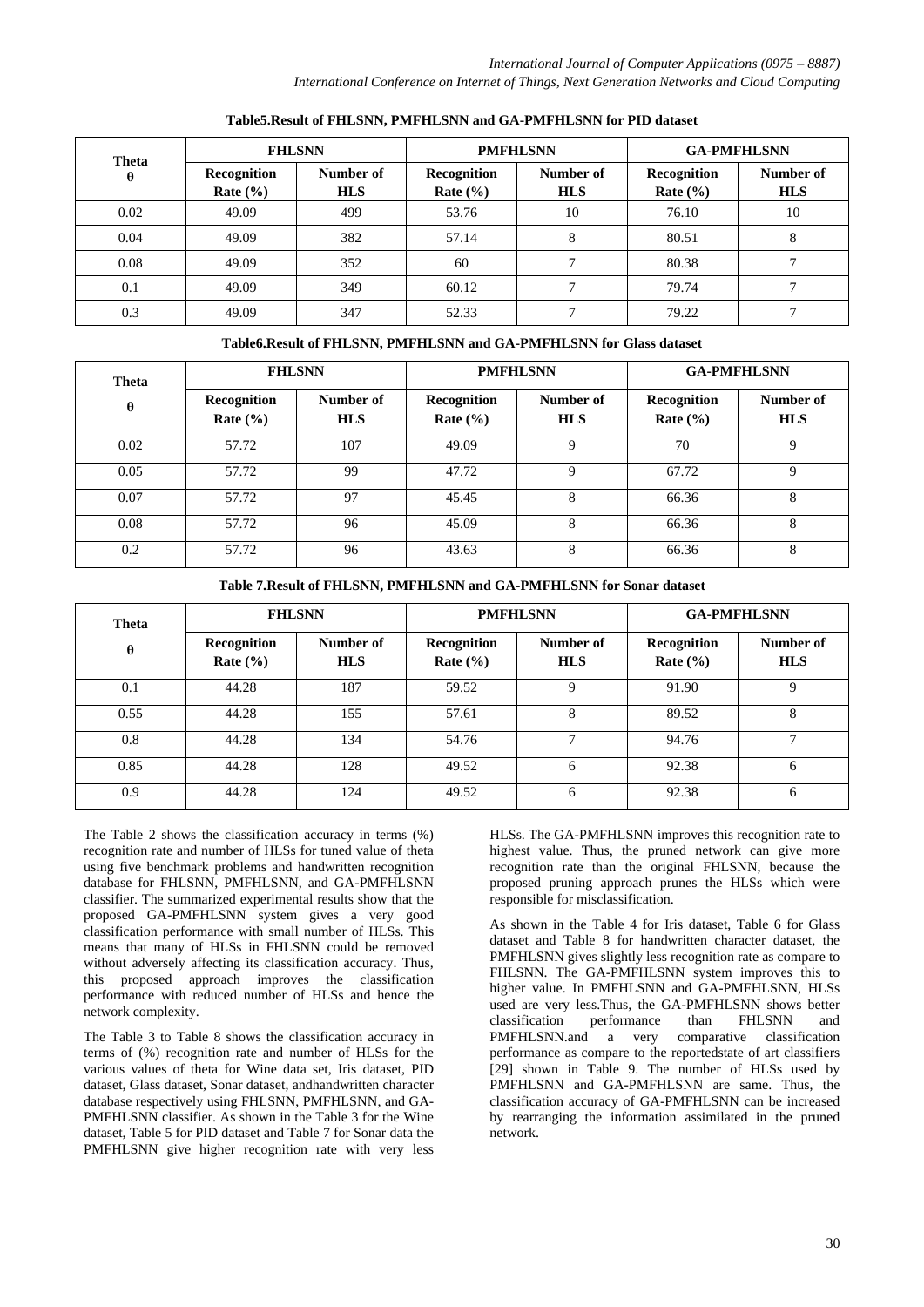| <b>FHLSNN</b><br>Theta |                             |                         |                             | <b>PMFHLSNN</b>         | <b>GA-PMFHLSNN</b>                 |                         |
|------------------------|-----------------------------|-------------------------|-----------------------------|-------------------------|------------------------------------|-------------------------|
| $\theta$               | Recognition<br>Rate $(\% )$ | Number of<br><b>HLS</b> | Recognition<br>Rate $(\% )$ | Number of<br><b>HLS</b> | <b>Recognition</b><br>Rate $(\% )$ | Number of<br><b>HLS</b> |
| 0.4                    | 46.8                        | 455                     | 22                          | 22                      | 33.5                               | 22                      |
| 0.5                    | 46.8                        | 452                     | 24.3                        | 22                      | 34.9                               | 22                      |
| 0.55                   | 46.8                        | 451                     | 23.3                        | 22                      | 34.1                               | 22                      |
| 0.6                    | 46.8                        | 451                     | 23.6                        | 22                      | 34.9                               | 22                      |
| 0.65                   | 46.8                        | 451                     | 23.1                        | 22                      | 34.3                               | 22                      |

#### **Table 8.Result of FHLSNN, PMFHLSNN and GA-PMFHLSNN for Handwritten dataset**

**Table9.Recognition rate (%) for different Classification systems using different dataset**

|                        | Recognition Rate (%) for the various Dataset |                     |                     |                    |                          |  |  |  |
|------------------------|----------------------------------------------|---------------------|---------------------|--------------------|--------------------------|--|--|--|
| <b>Methods</b>         | <b>Glass Dataset</b>                         | <b>Wine Dataset</b> | <b>Iris Dataset</b> | <b>PID Dataset</b> | <b>Sonar Dataset</b>     |  |  |  |
| C4.5                   | 70.23                                        | 91.09               | 91.60               | 71.02              | $\overline{\phantom{a}}$ |  |  |  |
| C <sub>4.5</sub> Rules | 67.96                                        | 91.90               | 91.58               | 71.55              | $\overline{\phantom{a}}$ |  |  |  |
| ITI                    | 67.49                                        | 91.09               | 91.25               | 73.16              |                          |  |  |  |
| <b>LMDT</b>            | 60.59                                        | 95.40               | 95.45               | 73.51              |                          |  |  |  |
| CN2                    | 70.23                                        | 91.09               | 91.92               | 72.19              | $\overline{\phantom{a}}$ |  |  |  |
| <b>LVQ</b>             | 60.69                                        | 68.90               | 92.55               | 71.28              |                          |  |  |  |
| <b>OCI</b>             | 57.72                                        | 87.31               | 93.89               | 50.00              |                          |  |  |  |
| Nevprop                | 44.08                                        | 95.41               | 90.34               | 68.52              | $\overline{\phantom{a}}$ |  |  |  |
| <b>FMN</b>             | 69.07                                        | 96.85               | 95.60               | 68.42              | 81.20                    |  |  |  |
| <b>FHLSNN</b>          | 57.72                                        | 62.22               | 92.66               | 49.09              | 44.28                    |  |  |  |
| <b>PMFHLSNN</b>        | 49.09                                        | 67.22               | 82.66               | 60.00              | 57.14                    |  |  |  |
| <b>GA-PMFHLSNN</b>     | 65.45                                        | 83.33               | 97.33               | 78.31              | 92.38                    |  |  |  |

Lastly, these evolved and selected HLSs were used to extract fuzzy if-then rules by the process of quantization. The "don't care" antecedents are used to achieve compact and comprehensible rules with tagged CF.

#### **Table 10.Rule extracted for Wine Dataset with don't care antecedent**

| IF   | Alcohol is "high to very high"              |
|------|---------------------------------------------|
|      | Malic is "don't care"                       |
|      | Ash is "medium"                             |
|      | Alkalinity is "low"                         |
|      | Magnesium is "don't care"                   |
|      | Phenols is "don't care"                     |
|      | Flavonoids is "don't care"                  |
|      | Nonflavonoid is "don't care"                |
|      | Proanthocyanins is "don't care"             |
|      | Color is "medium to high"                   |
|      | Hue is "low to high"                        |
|      | 1OD280/OD315 of diluted wines is "medium to |
|      | high"                                       |
|      | Proline is low to "very high".              |
| THEN | Output is class 1 with CF of 0.8699.        |

The Table 10 shows a sample rule extracted for the Wine dataset with "don't care" antecedents. This rule for Wine dataset can be simplified to get compact and comprehensible rule by neglecting "don't care" antecedents as presented in the Table 11. Similarly, the Table 12 present the rule extracted for the handwritten character dataset in compact form. Thus, the GA-PMFHLSNN system can extract a set of "compact and comprehensible" rule with high classification accuracy using pruning approach and "don't care" antecedent.

**Table 11.Compact Rule extracted for Wine Dataset without don't care antecedent** 

| IF   | Alcohol is "high to very high"    |
|------|-----------------------------------|
|      | Ash is "medium"                   |
|      | Alkalinity is "low"               |
|      | Color is "medium to high"         |
|      | Hue is "low to high"              |
|      | 10D280/0D315 of diluted wines is  |
|      | "medium to high"                  |
|      | Proline is "low to very high".    |
| THEN | Output is class 1 with CF 0.8699. |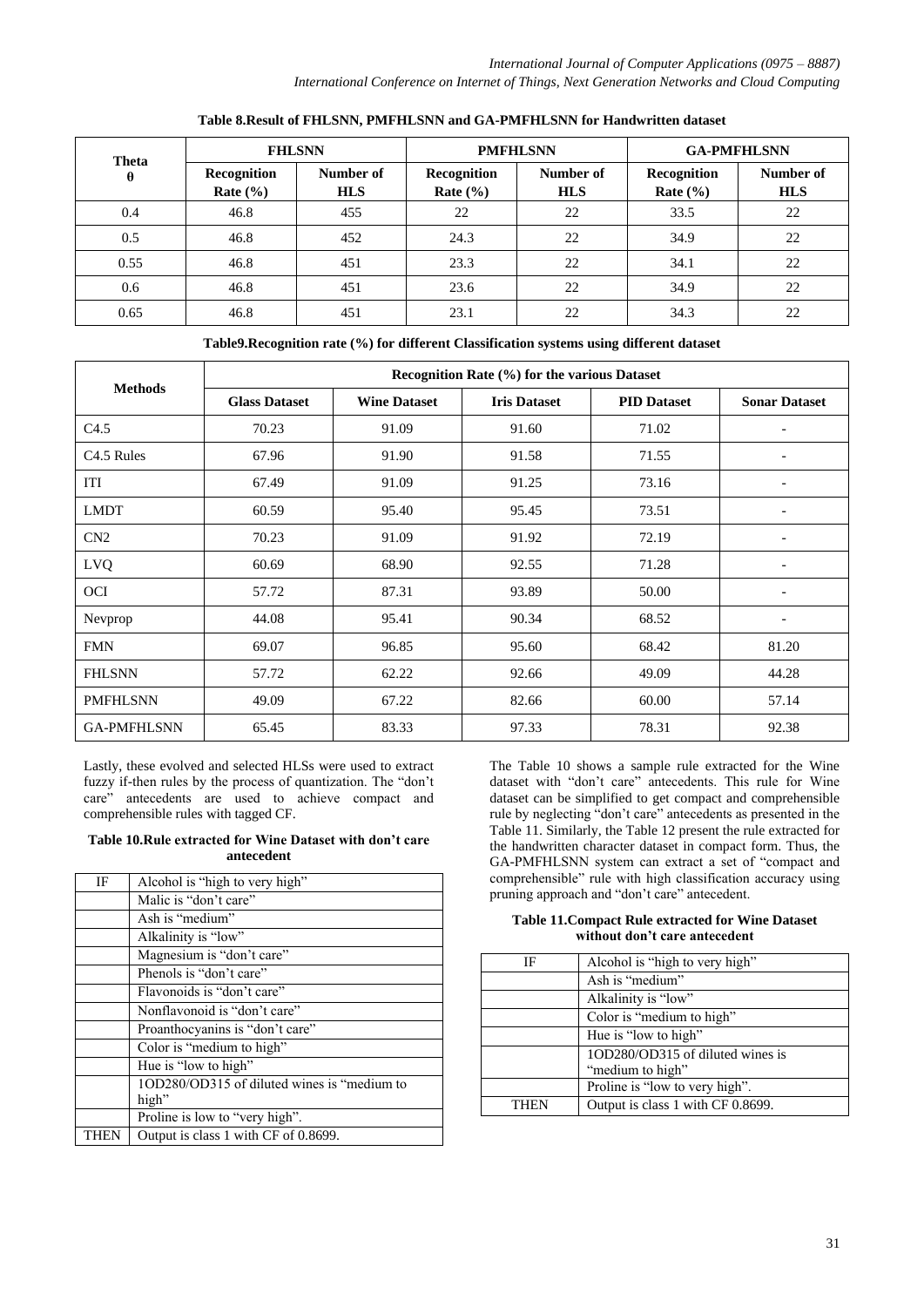#### **Table 12.Compact Rule extracted for Handwritten Dataset without don't care antecedent**

| IF   | feature 2 is "medium high"              |
|------|-----------------------------------------|
|      | feature 7 is "medium"                   |
|      | feature 10 is "low"                     |
|      | feature 11 is "very low"                |
|      | feature 13 is "very low"                |
|      | feature 16 is "very low"                |
| THEN | Output is of class 2 with CF of 0.8352. |

## **5. CONCLUSIONS**

A geneticalgorithm based rule extractor is proposed to extract a small set of compact and comprehensible fuzzy if-then rules with higher classification accuracy from PMFHLSNN. The performance of FHLSNN, PMFHLSNN and GA-PMFHLSNN are evaluated using tenfold cross validation for five benchmark datasets and handwritten character recognition database. The experimental outcome shows the advantages and the important properties of the proposed approaches as follows.

- 1. The pruning based on CF with the effect of length factor gives comparable performance for all the selected databases with a very less number of HLSs.
- 2. The proposed modification in the testing phase of FHLSNN shows the remarkable improvement in the classification accuracy.
- 3. The proposed GA rule extractor improves the classification accuracy of GA-PMFHLSNN.
- 4. This proposed rule extractor minimizes the features count of the extracted rules with higher recognition rate by using the "don't care" approach.
- 5. The GA-PMFHLSNN system alleviates the 'curse of dimensionality' problem because of pruning.

The performance of these approaches can be improved by using the GA for optical selection of threshold value and optimal number of hyperline segments in the pruning process. In GA-PMFHLSNN, use of don't care antecedents and GA affect the incremental learning capability of FHLSNN. Therefore, the approach can be revised to design GA-PMFHLSNN with incremental learning.

#### **6. REFERENCES**

- [1] Jang, J., Sun, C. and Mizutani, E. 2008Neuro-Fuzzy and Soft Computing: A Computational Approach to Learning and Machine Intelligence. Pearson Prentice Hall, South Asia, New Delhi, India.
- [2] Simpson, P. "Fuzzy min–max neural networks—Part 1: Classification," IEEE Trans. on Neural Networks, Vol. 3, No. 5, pp. 776–786, Sep. 1992.
- [3] Simpson, P. "Fuzzy min–max neural networks—Part 2: Clustering," IEEE Trans. on Fuzzy systems, Vol. 1, No. 1, pp. 32–45, Feb. 1993.
- [4] Kwan, H.and Yaling, C. "A fuzzy neural network and its applications to pattern recognition," IEEE Trans. on Fuzzy Systems,Vol. 2, No. 3, pp. 185-192, Aug. 1994.
- [5] Gabrys, B. and Bargiela, A. "General Fuzzy Min-Max Neural Network for Clustering and Classification," IEEE Trans. on Neural Networks, Vol.11, pp. 769-783, May 2000.
- [6] Kulkarni, U., Sontakke, T. and Randale, G. 2001 Fuzzy hyperline segment neural for rotation invariant

handwritten character recognition. In Proceeding of the Int. joint conf. on neural networks: IJCCNN'01 held in Washington DC, USA, pp. 2918–2923.

- [7] Kulkarni, U., Sontakke, T. and Kulkarni, A. "Fuzzy Hyperline Segment Clustering Neural Network," in IEE Electronics Letters Vol. 37, No. 05, pp. 301-303, Mar. 2001.
- [8] Patil, P. and Sontakke, T. 2006 "Rotation, scale and translation invariant handwritten Devanagari numeral character recognition using general fuzzy Neural Network",Journal of Pattern Recognition, Vol. 40, pp. 2110–2117, 2007.
- [9] Wang, Y. and Fan, K. 1996Applying genetic algorithms on pattern recognition: an analysis and survey. In International Conference on Pattern Recognition, Vienna, Vol. 2, pp.740-744.
- [10] Cho, S. 1999Pattern recognition with neural networks combined by genetic algorithm, Fuzzy Sets and Systems, Vol.103, No. 2, pp.339-347, May 1998.
- [11] Oh, S., Pedrycz, W. and Park, B. "Multilayer hybrid fuzzy neural networks: synthesis via technologies of advanced computational intelligence", IEEE Trans. on Circuits and Systems-I, Vol.53, No.3, pp. 687-703, Mar. 2006.
- [12] Sabo, D. and Yu, X. 2008A New Pruning Algorithm for Neural Network Dimension Analysis in IEEE International Joint Conference on Neural Networks, Hongkong, China, pp. 3313-3318.
- [13] Marsland, S., Shapiro, J. and Nehmzow, U. "A selforganizing network that grows when required", Neural Networks, Vol. 15, pp.1041- 1058, Special issue 2002.
- [14] Reed, R. "Pruning algorithms-A survey," IEEE Trans. on Neural Networks, Vol. 4, pp. 740-747, 1993.
- [15] Benitez, J., Castro, J. and Requena, I. "Are artificial neural networks black boxes?", IEEE Trans. on Neural Networks, Vol. 8, No. 5, pp.1156–1164, Sep. 1997.
- [16] Kolman, E. and Margaliot, M. "Are artificial neural networks white boxes?", IEEE Trans. on Neural Networks, Vol. 16, No. 4, pp.844–852, Jul. 2005.
- [17] Andrews, R., Diederich, J. and Tickle, A. B. "Survey and critique of techniques for extracting rules from trained artificial neural networks", Knowledge Based Systems, Vol. 8, No. 6, pp.373-389, Dec. 1995.
- [18] Anas, Q., Lim, C.P. and Tan, K.S."A modified fuzzy min–max neural network with a genetic-algorithm-based rule extractor for pattern classification", IEEE Trans. on Systems, Man, and Cybernetics—Part A: Systems and Humans, Vol. 40, No. 3, pp.641-650, May2010.
- [19] Yap, K., Lim, C. and Au, M."Improved GART neural network model for pattern classification and rule extraction with application to power systems", IEEE Trans. on Neural Networks, Vol. 22, No. 12, pp.2310- 2323, Dec. 2011.
- [20] Chen, Y., Pal, N. and Chung, I. An integrated mechanism for feature selection and fuzzy rule extraction for classification", IEEE Trans. on Fuzzy Systems, Vol. 20, No. 4, pp. 683-698, Aug. 2012.